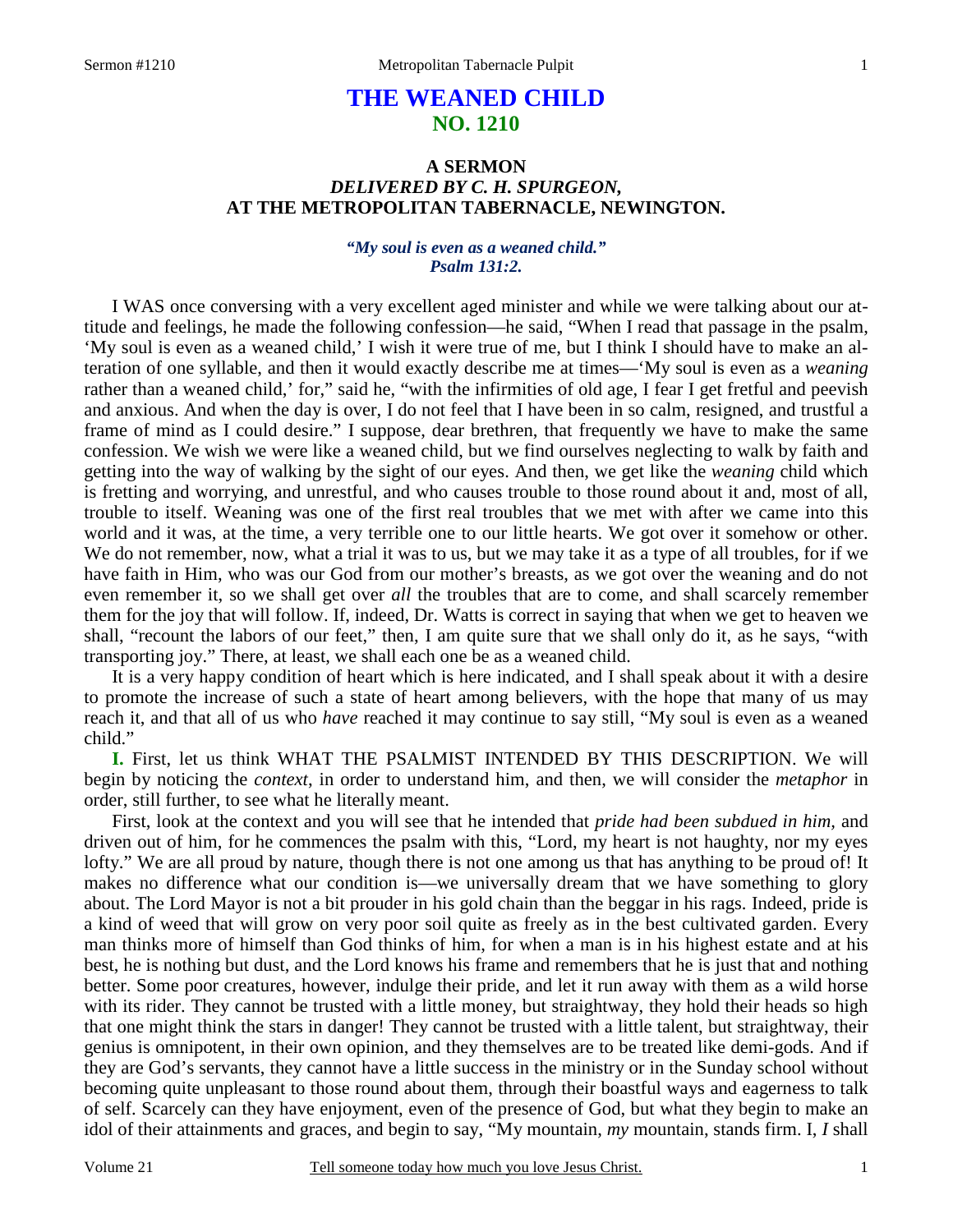never be moved." Great *I* grow without any watering, for the soil of nature is muddy, and the rush of pride takes to it mightily! You need never be troubled about a man's keeping up his opinion of himself—he will be pretty sure to do that—the force of nature usually runs in the direction of self-conceit.

This pride very often leads to haughtiness, domineering ways towards others, and contempt of them, as if they were not as good as we are. And if we see any errors and mistakes in them, we conclude that they are very foolish, and that we would act much better if we were in their position. If they act nobly and well, this same pride of ours leads us to pick holes in them, and to detract from their excellence. And if we cannot get up as high as they are, we try to pull them down to our own level. This is a base thing to do, but the proud man is always mean. Loftiness of looks and meanness of heart run with him, like a couple of hounds in a leash. The humble man is the truly great man! Because God's gentleness has made him great, he is sure to be kept lowly before the Lord by the Holy Spirit. The proud man is really little—no, more—he is really *nothing,* even in the things in which he boasts himself.

David could say, "My heart is not haughty." His brother, Eliab, said that David was proud when he went down to carry his father's present to his soldier brothers, but it was not so. His heart was content to be with the sheep—he was quite willing to follow the "ewes great with young." When he was in Saul's court, they thought him ambitious, but he was not so—he was quite satisfied to be a servant there, to fight the battles of Israel. The place of captain over a wandering band was forced upon him, but he would sooner have dwelt at home. And when he was king, he did not exalt himself. Absalom, when he was aspiring to the kingdom, was a far greater man to look at than his father David, for David walked in lowliness of spirit before the Lord. Whatever faults he had, he certainly had not the fault of vanity, or of being intoxicated in spirit with what God had done for him.

Now, it is a great blessing when the Spirit of God keeps us from being haughty and our looks from being lofty. We shall never be as a weaned child till it gets to that, for a weaned child thinks nothing of itself. It is but a little babe! Whatever consciousness it has at all about the matter, it is not conscious of any strength or any wisdom! It is entirely dependent upon its mother's care. And blessed is that man who is brought to lie very low in his own spirit before the Lord, resting on the bosom of infinite love. After all, brethren, we are nobodies and we have come from a line of nobodies! The proudest peer of the realm may trace his pedigree as far as ever he likes, but he ought to remember that if his blood is blue, it must be very unhealthy to have such blood in one's veins. The common ruddy blood of the peasant is, after all, far healthier. Big as men may account themselves to be on account of their ancestors, we all trace our line up to a gardener, who lost his place through stealing his Master's fruit, and that is the farthest we can possibly go. Adam covers us all with disgrace, and under that disgrace we should all sit humbly down. Look into your own heart, and if you dare to be proud, you have never seen your heart at all. It is a mass of pollution. It is a den of filthiness. Apart from divine grace, your heart is a seething mass of putrefaction, and if God's eternal Spirit were not to hold it in check, but to let your nature have its way—envy, lust, murder and every foul thing would come flying forth in your daily life! A sinner and yet proud! It is monstrous. As for children of God, how can *they* be proud? I fear we are all too much so. But what have we to be proud of? What have we that we have not received? How, then, can we boast? Are we dressed in the robe of Christ's righteousness? We did not put a thread into it—it was all given us by the charity of Jesus. Are our garments white? We have washed them in the blood of the Lamb. Are we new creatures? We have been created anew by omnipotent power, or we should still be as we were. Are we holding on our way? It is God that enables us to persevere, or we should long ago have gone back. Have we been kept from the great transgression? Who has kept us? We certainly have not kept ourselves. There is nothing that we have of which we can say, "I did this and it is all my own," except our faults and our sins, and over these we ought to blush. Yet, brethren, when the Lord favors us, especially in early life—though I do not know but what it is almost as much so with us who have got a little farther on—if you get a full sail and a favoring breeze, and the vessel scuds along before the wind, there is need of a great deal of ballast, or else there will soon be a tale to tell of a vessel that was upset and a sailor who was too venturesome, and was never heard of again! We have need continually to be kept lowly before God, for pride is the besetting sin of mankind. Oh, that God would give us to be as David was—not haughty, neither our eyes lofty.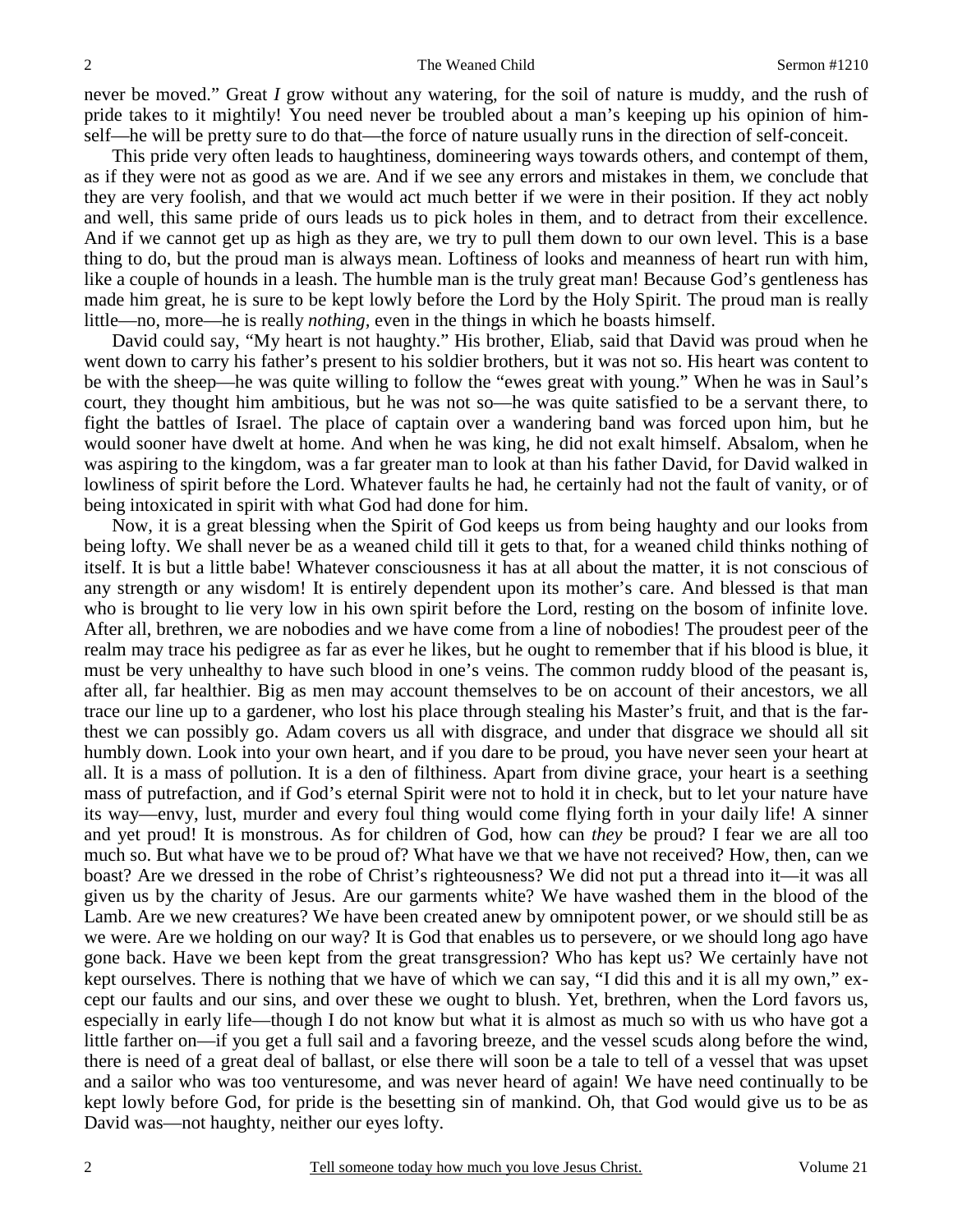This is the first help towards being as a weaned child.

And next, he tells us that *he was not ambitious*—"Neither do I exercise myself in great matters." He was a shepherd. He did not need to go and fight Goliath, but when he did do it, it was because his nation needed him. He said, "Is there not a cause?" Otherwise, he had kept in the background still. When he went into the cave of Adullam, he never lifted a hand to become king. He might have struck his enemy several times, and with one stroke have ended the warfare and seized the throne, but he would not lift a hand against the Lord's anointed, for, like a weaned child, he was not ambitious. He was willing to go where God would put him, but he was not seeking after great things. Now, dear brethren, we shall never be as a weaned child if we have high notions of what we ought to be and large desires for self. If we are great men in our own esteem, of course we ought to have great things for ourselves. But if we know ourselves, and are brought into a true condition of mind, we shall avoid those "vaulting ambitions which leap over themselves." For instance, we shall not be hankering after great possessions. "Having food and raiment," we shall be "therewith content." If God adds to our store of the comforts of life, we shall be grateful. We shall be diligent in business, but we shall not be greedy and miserly. "While others stretch their arms, like seas, to grasp in all the shore," we shall be content with far less things, for we know that greed after earthly riches brings with it slackness of desire as to true riches. The more hungry a man is after this world, the less he pines after the treasures of the world to come. We shall not be covetous, if we are like a weaned child. Neither shall we sigh for position and influence—whoever heard of a weaned child doing that? Let it lie in its parent's bosom and it is content, and so shall we be in the bosom of our God. Yet some Christian men seem as if they could not pull unless they are the fore horses of the team. They cannot work with others, but must have the chief place, contrary to the word of the apostle who says, "My brethren, be you not many masters, lest you receive the greater condemnation." Blessed is that servant who is quite content with that position which his master appoints him—glad to unloose the laces of his Lord's shoes—glad to wash the saints' feet—glad to engage in sweeping a crossing for the king's servants. Let us do anything for Jesus, counting it the highest honor even to be a doormat inside the church of God, if we might be such a thing as that, for the saints even to remove the filthiness from themselves upon us, so long as we may but be of some use to them, and bring some glory to God. You remember the word of Jeremiah to Baruch? Baruch had been writing the roll for the prophet, and straightway Baruch thought he was somebody. He had been writing the word of the Lord, had he not? But the prophet said to him, "Seek you great things for yourself? Seek them not." And so says the mind of the Spirit to us all. Do not desire to occupy positions of eminence and prominence, but let your soul be as a weaned child—not exercising itself in great matters.

Very often we seek after great approval. We want to do great deeds that people will talk about, and especially some famous work which everybody will admire. This is human nature, for the love of approval is rooted in us. As the old rhyme puts it—

#### *"The proud to gain it, toils on toils endures. The modest shun it but to make it sure."*

But that man has arrived at the right position who has become, "careless, himself a dying man, of dying man's esteem." It is he who judges what is right before God and does it caring neither for public nor private opinion in the matter, to whom it is no more concern what people may say of an action which his conscience commends than what tune the north wind whistles as it blows over the Alps! He who is the slave of man's opinions is a slave, indeed. I would sooner go to some barbarous climate where yet the slave whip would fall upon my shoulders, and the cruel fetter would chain me to the floor, than live in dread of such a thing as I myself, and tremble with fear of offending this man and the other by doing what I believe to be right. He who fears God needs fear no one else. But he who reaches that point has undergone a painful weaning, and had it not been for that he would not be able to say, "My soul is even as a weaned child."

Frequently, too, we exercise ourselves in great matters by having a high ambition to do something very wonderful in the church. This is why so very little is done! The great destroyer of *good* works is the ambition to do *great* works! A little thing can be done by a Christian brother well; but if it strikes him, "I will organize a society to do it and a committee, a secretary, a president, and a vice-president," (it being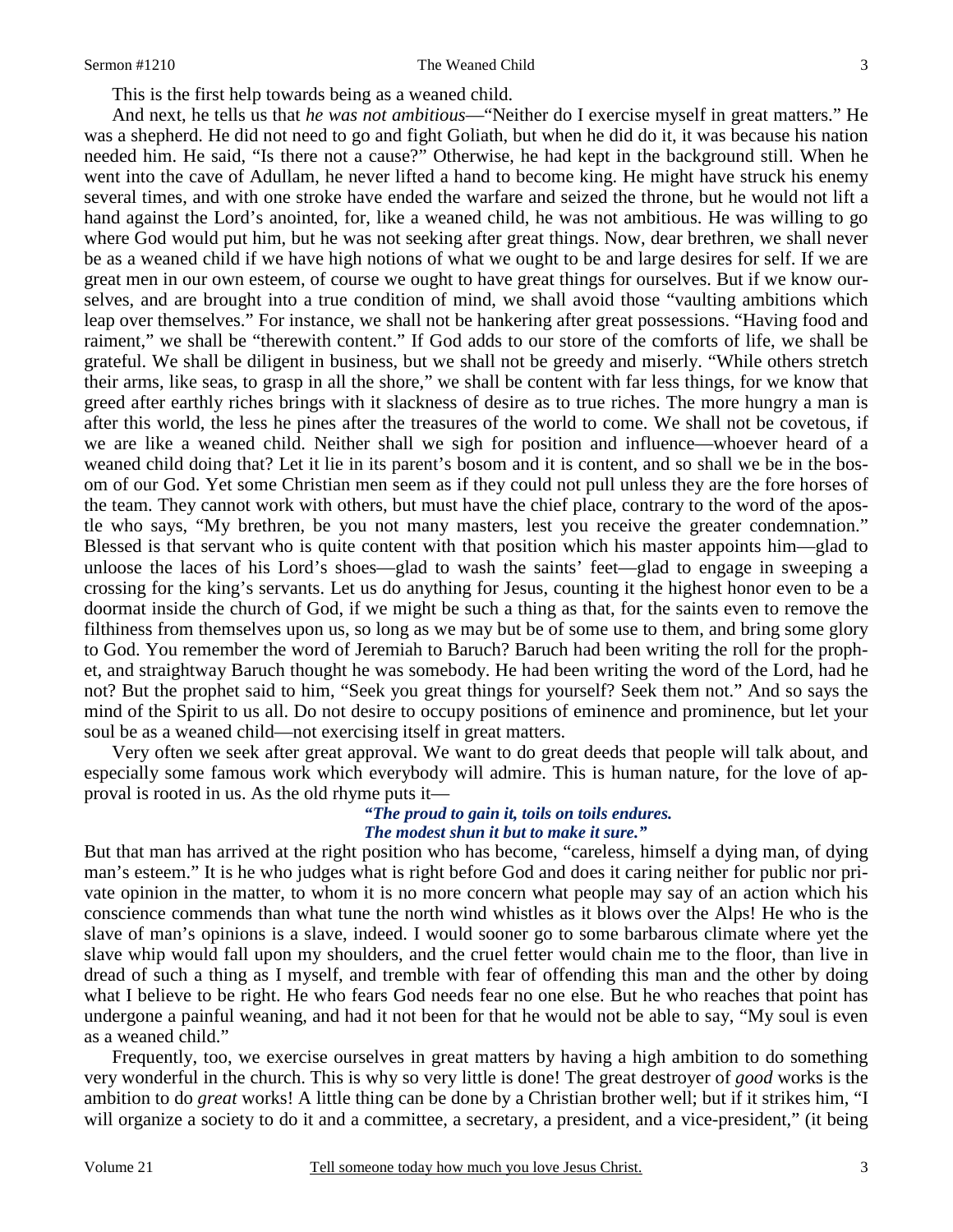well known that nothing can be done till you get a committee, a president and all that kind of thing), the brother soon hampers himself, and his work ends in resolutions and reports, and nothing more. But the brother who says, "Here is a district which nobody visits. I will do what I can in it"—he is probably the man who will get another to help him, and another and the work will be done. The young man who is quite content to begin with preaching in a little room in a village to a dozen is the man who will win souls. The other brother, who does not begin preaching till he can preach to five thousand, will never do anything—he never can. I read of a king who always wanted to take the second step first, but he was not a Solomon. There are many such about, not kings but common people, who do not want to do the first thing, the thing they can do, the thing which God calls them to do, the thing they ought to do. No, but they must do something great. Oh, dear brother, if your soul ever gets to be as it ought, you will feel, "The least thing that I can do, I shall be glad to do. The very poorest and meanest form of Christian service, as men think it, is better than I deserve." It is a great honor to be allowed to unloose the laces of my Lord's shoes! A young man, who once had a small charge once, and only about two hundred hearers, complained to an old minister that he wished he could move somewhere else. But the old one said, "Do not be in a hurry, brother. The responsibility of 200 souls is quite heavy a load enough for most of us to carry." And so it is. We need not be so eager to load ourselves with more. He is the best draftsman, not who draws the largest, but the most perfect circle. If the circle is perfect, nobody finds fault with it because it is not large. Fill your sphere, brother, and be content with it. If God shall move you to another, be glad to be moved. If He moves you to a smaller, be as willing to go to a less prominent place as to one that is more so. Have no will about it. Be a weaned child that has given up fretting, crying, worrying, and leaves its mother to do just what seems good in her sight. When we are thoroughly weaned, it is well with us—pride is gone, and ambition is gone, too. We shall need much nursing by one who is wiser and gentler than the best mother before we shall be quite weaned of these two dearly beloved sins.

Next, David tells us *he was not intrusive*—"Neither do I exercise myself in great matters, or in things too high for me." I have seen many men always vexed and troubled because they would exercise themselves in things too high for them. These things too high for them have been many, but I will mention only a few. They have expected to comprehend everything, and have never been satisfied because many truths are far above and out of their reach. Especially they have expected to know all the deep things of God—the doctrine of election, and how predestination coincides with the free agency of man, and how God orders everything, and yet man is responsible—just as responsible as if there had been no foreknowledge and no foreordination. It is folly to hope to know these "things too high for us." Here is a little child that has just come off its mother's knee and it expects to understand a book on trigonometry, and cries because it cannot? And here is another little child that has been down to the sea, and is fretting and kicking in its nurse's arms because it cannot get the Atlantic into the hollow of its hand. Well, it will have to kick, that will be the end of it. But it is fretting itself for nothing, without any real use or need for its crying, because a little child's palm cannot hold an ocean. Yet a child might sooner hold the Atlantic and Pacific in its two hands, without spilling a drop, than you and I will ever be able to hold all the revealed truth of God within the compass of our narrow minds. We cannot know everything, and we cannot understand even half what we know! I have given up wanting to understand. As far as I can, I am content with believing all that I see in God's word. People say, "But you contradict yourself." I dare say I do, but I never contradict God to my knowledge, nor yet the Bible. If I do, may my Lord forgive me. Do not believe me for a minute if I speak contrary to God's word, in order to appear consistent. The sin of being inconsistent with my poor fallible self does not trouble me a tenth as much as the dread of being inconsistent with what I find in God's word! Some want to shape the Scriptures to their creed, and they get a very nice square creed, too, and trim the Bible most dexterously. It is wonderful how they do it. But I would rather have a crooked creed and a straight Bible, than I would try to twist the Bible round to suit what I believe. "Neither do I exercise myself," says the psalmist, "with things too high for me," and I think we do well to keep very much in that line. "Oh, but really, one ought to be acquainted with all the phrases of modern doubt." Yes, and how many hours in a day ought a man give to that kind of thing? Twenty-five out of the 24 would hardly be sufficient, for the phrases of modern thought are innumerable—and every fool who sets himself up as a philosopher sets up a new scheme. Am I to spend my time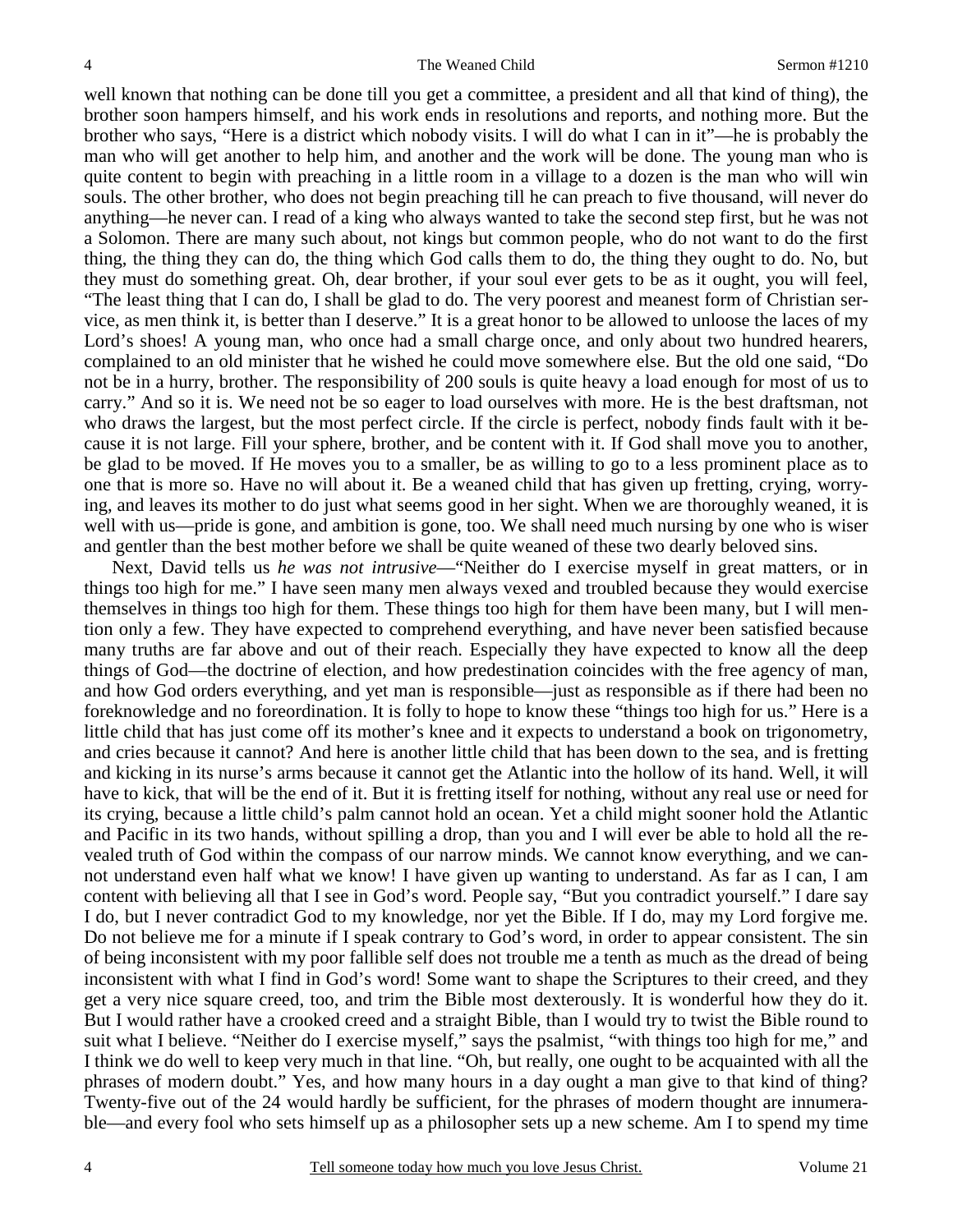in going about to knock his card-houses over? Not I! I have something else to do, and so has every Christian minister. He has real doubts to deal with, which vex true hearts! He has anxieties to relieve in converted souls, and in minds that are pining after the truth and the right. He has these to meet, without everlastingly tilting at windmills, and running all over the country to put down every scarecrow which learned simpletons may set up. We shall soon defile ourselves if we work day after day in the common sewers of skepticism!

Brethren, there is a certain highway of truth in which you and I, like wayfaring men and women, feel ourselves safe—let us travel thereon! There are some things that we do know, because we have experienced them—some doctrines which nobody can beat out of us, because we have tasted them and handled them. Well, if we can go further, well and good. But to my mind, we are foolish to go further and fare worse. If a man has reached the Land's End [the westernmost point of England], and some great genius should tell him to walk on farther than Old England reaches, and ridicule him because he will not go a step in advance into the fog which conceals an awful plunge—I think, upon the whole—he may be content to put up with the ridicule. Put your foot down, brother, and see whether there is anything under it. Check whether there is a good text or two underneath—whether there is a little personal experience underneath, and, if you do not find it, let the advanced thinkers go alone—you had better keep on the rock. "Prove all things"—do not run after their novelties till you have proved them. But what you have proved hold fast. Be conservative in God's truth, and radical too, by keeping to the root of the matter. Hold fast what you know, and live mainly upon the simplicities of the gospel, for, after all, the food of the soul does not lie in controversial points—it lies in points which we will never have controverted, for, "Without controversy, great is the mystery of godliness, God manifest in the flesh." There is the food of the soul where there is no controversy in any devout Christian spirit! Exercise yourself, then, in the plainer matters, and do not imbibe the notion that you must read all the quarterlies and master, "The Contemporary Review," and the like, or else you will be a nobody. Be content to be just such a nobody as a weaned child is, and say, "I exercise not myself in great matters or in things too high for me."

The same evil comes up in another form when we want to know all the reasons of divine Providence—why this affliction was sent and why that? Why father died—why those two children that we loved so well were taken from us? Why we do not prosper in our various enterprises? Why? Why? Why? Ah, when we begin asking, "Why? Why? Why?" what an endless task we have before us! If we become like a weaned child, we shall not ask, "Why?" but just believe that in our heavenly Father's dispensations there is a wisdom too deep for us to fathom, a goodness veiled but certain.

We exercise ourselves in things too high for us, too, when we begin considering the results of duty and hesitate to do it. A man's course is quite clear in the word of God, but he says, "If I do that, how am I to provide for my family? If I do that, shall I not be throwing out a sphere of usefulness? I know it would be right to do it. My conscience tells me that I ought—but other people manage somehow to make notches in their conscience, and they are evidently very useful where they are." Ah, my dear brother, pray God to lead you in a plain path, and remember, you have nothing to do with results, except to receive them as tests of your faithfulness. Results must always be left with God. For if the result of doing right would be that you lost your life, your Master tells you that you must hate even your own life also, or else you cannot be His disciple. You will get helped if you can trust, but if, for the sake of this or that, you do wrong—I do not mind how you put it—you are doing evil that good may come, and you are grieving the Spirit of God! Your mind will never get to be like a weaned child. It is not the childlike spirit to try to excuse yourself for maintaining a false position. The childlike spirit is to do what our heavenly Father tells us, because He tells us, and leave the consequences with Him.

Thus I have said enough, perhaps too much, about the connection.

Now, *from the simile itself,* we gather that the condition of heart of which David spoke was this that he was like one who was *able to give up his natural food*, which seemed to him absolutely necessary, and which he greatly enjoyed. The weaned babe has given up what it loved. By nature, we hang on the breasts of this world, and only sovereign grace can wean us from it. But when we give up selfrighteousness, self-confidence, the love of the world, the desire of self-aggrandizement, when we give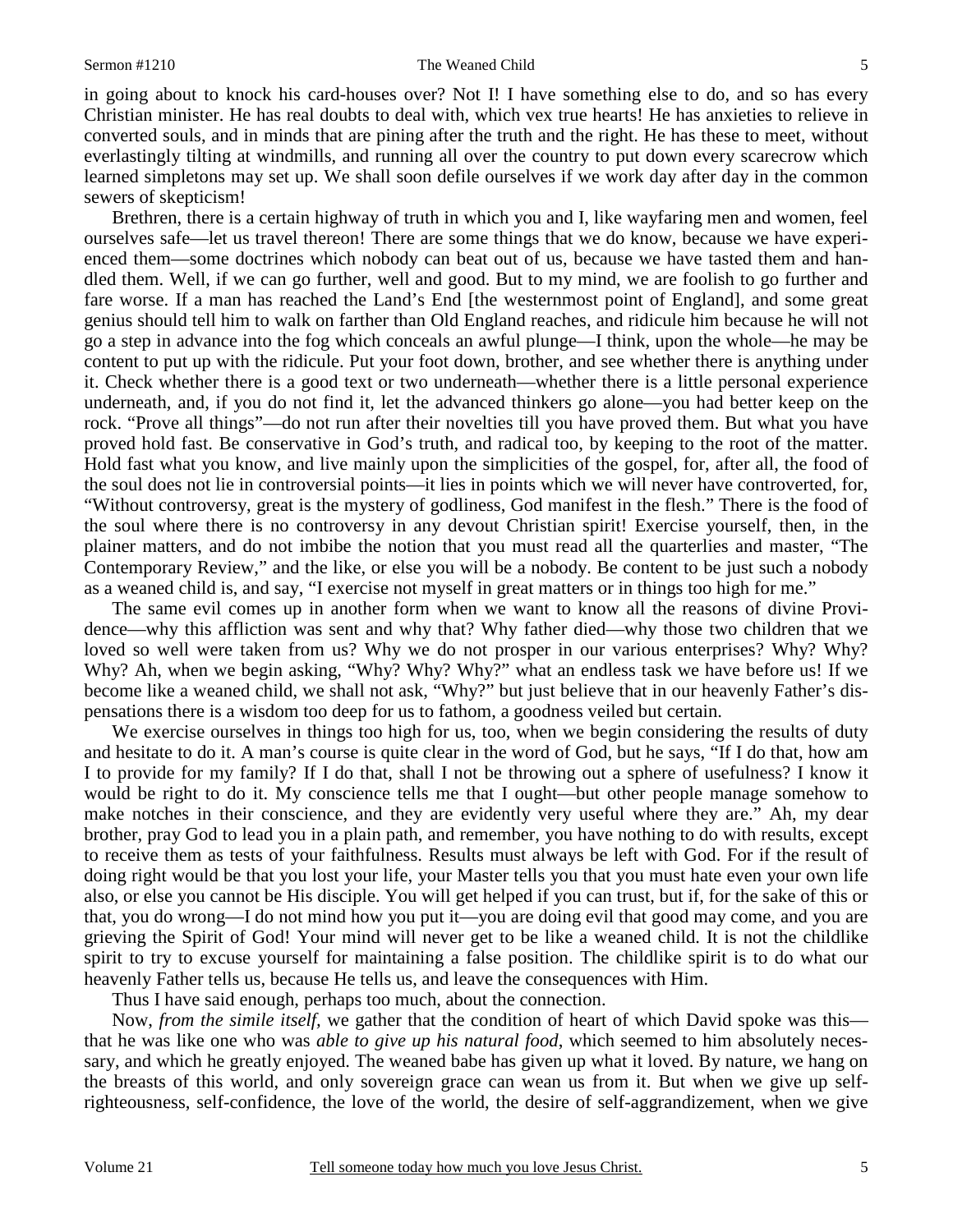up trusting in man, trusting in ceremonies, trusting in anything but God, then has our soul become like a weaned child. It has given up what nature feeds upon that it may feed upon the bread of heaven.

It means, next, that he had at last *conquered his desires*, his longings, his pinings. The weaning child has his desires strong upon him and he frets. But the weaned child is content, his desires lie still. And the child of God, when sufficient grace has come, feels no desires for that which once delighted him. He submits himself so completely to his Father's will that, if he is to do without, he does without. Paul said he had learned in whatever state he was there*with* to be content. There was another lesson which Paul had learned, but he does not tell us so. I have no doubt he had learned in whatsoever state there*without*  to be content, which is a good deal more. To be content to be without, as well as to be with, is a high attainment. Not to have and to be as happy in not having as if one had all he desired is well. Oh, blessed state to be in! Not merely taken away from the breasts of earth, but taught no longer to wish for them.

Now, a weaned child is *entirely dependent upon its mother*. It knows nothing about how it is to be fed. It could not feed itself, and it must die if deprived of the care of another. But it rests quietly, free from even a trace of anxiety. I find that the Hebrew gives the idea of a child lying in its mother's bosom, perfectly satisfied. And David puts it something like this, O my Lord, "my soul lies in Your bosom like a child that has done with crying and fretting, and is weaned altogether." Oh, happy man who so depends upon God that he leaves all his concerns with the God of love, and sings sweetly in confidence in God!

Thus I have tried to describe the state which the psalmist intended by being "as a weaned child."

**II.** And now, secondly, WHAT IS THE EXCELLENCE OF THIS CONDITION? Why is it desirable to be even as a weaned child? It is excellent in every way. You will know it best by attaining to it, for when you are weaned, your desires will no longer worry you. Curb desire, and you have struck at the root of half your sorrow! He smarts not under poverty who has learned to be content. He frets not under affliction who is submissive to the Father's will, and lays aside his own. When your desires are held within bounds, your temptations to rebel are ended. You wanted this and you wanted that, and so you quarreled with God, and your Lord and you were seldom on good terms. He did not choose to pamper you, and you wanted that He should, and so you fretted like a weaning child. Now you leave it to His will, and you have peace. The strife is over. Your soul is quieted, and behaves itself becomingly. Now, also, your resentments against those who injured you are gone. You were angry with a certain person, but your irritability has ended with your weaning—you see that God sent him to do this which has troubled you, and you accept his hard words and cruel actions as from God, and you are angry no more. You do not kick and struggle now against your condition and position, and you no longer murmur and complain from day to day as if you were hardly dealt with. No, if God chooses to better your circumstances you will be glad. If He does not, you just take it as you find it, for you could not blame His providence. You give your thoughts to something better than the things of earth, for you now resolve as David did in the  $132<sup>nd</sup>$  Psalm, which is very remarkable as following the psalm which contains our text, because there he goes on to declare that he will build for the Lord of hosts. When your own business is all right, and you are weaned from all fretting, worrying, and self-seeking, then you are free to undertake the Lord's business. He has done for you what you want, and now you want to do something *for Him*. You have sought the kingdom of God and His righteousness, and all other things have been added to you, so that you are as happy as the days are long in June. Look at the birds in the winter. When there is not a leaf on the boughs they sit and sing. And in the early spring, when still the winter's cold is lingering, they pour out their very choicest songs—and yet there is not a lark or thrush among them that has an hour's provision in store. Not one among them has house or barn, or gathers anything, and yet, according to Martin Luther's interpretation of their song, they sing—

### *"Mortal, cease from toil and sorrow,*  **God** *provides for the morrow."*

Happy is the man who comes to that condition! God bring us there.

When we are weaned we have got rid of the ground of future troubles and disappointments. We do not get weaned all at once from everything. One person here has been weaned from confidence in riches, but perhaps his heart, his affectionate heart, is clinging to some human love, some mortal joy. Well,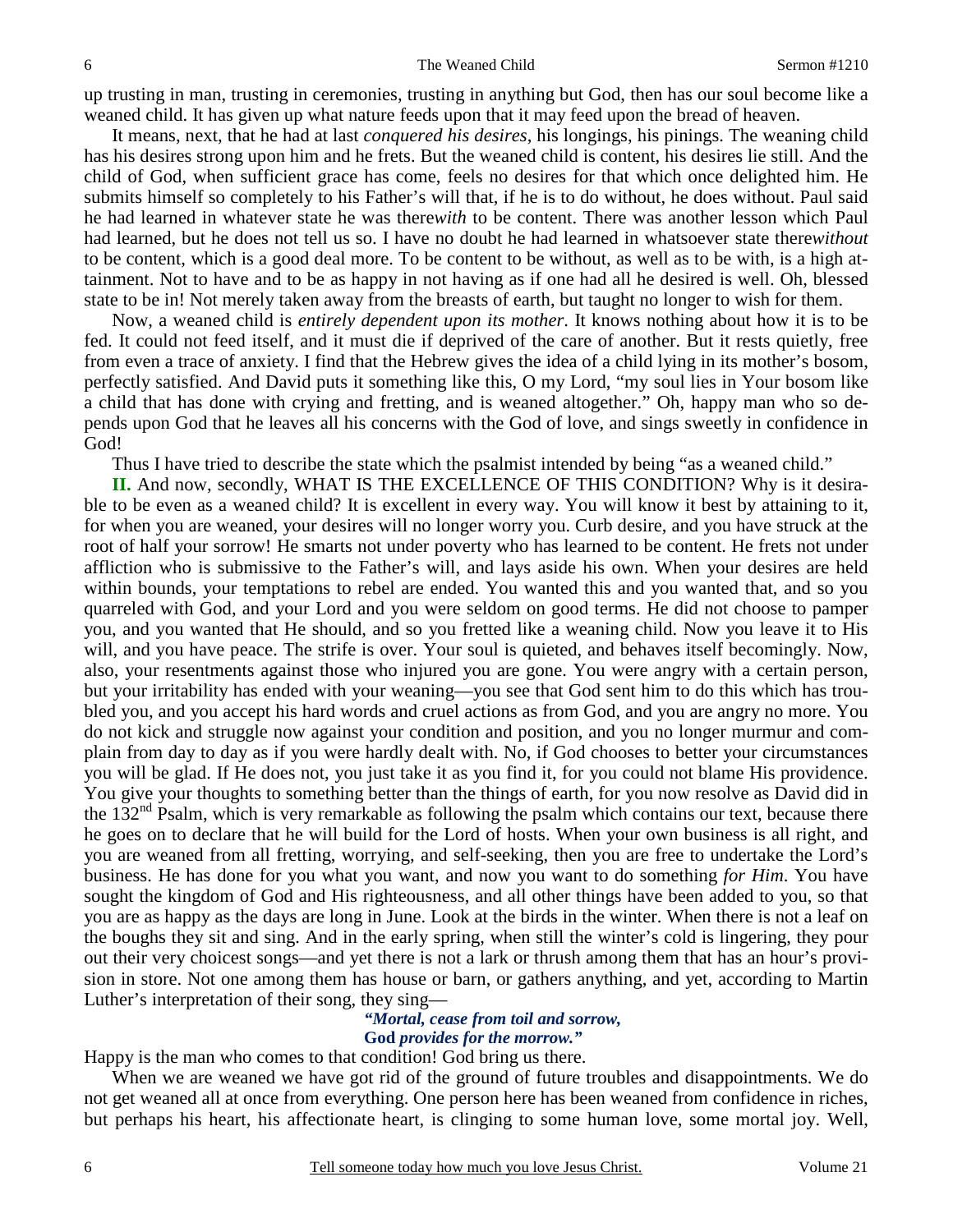brother, well, sister, remember that where your treasure is your heart will go, and if that treasure is taken away your heart must ache. If we trust in an arm of flesh, we make a rod for our own backs. You never lean upon a man or woman either, and steal away from simple trust in God, but what you are preparing for yourself a trial. It may be in the treachery of the one you trusted. It certainly will be, if you live long enough, in the death of that beloved one. "Dust to dust," and, "ashes to ashes," will be the end of all earthly joy. If a building leans upon a buttress, if that buttress is taken away it must be weakened. But if it can stand alone, upon its own foundation, then it stands firmly. The man who depends alone upon his God, and whose expectation is from Him, has not half the occasions for trouble that he has who is leaning here and leaning there, and leaning in fifty places. For each earthly prop will be the cause or occasion of distress at some time or other.

**III.** I have very much to say on this point, but my time is gone. I will only close with the last inquiry, which is this—IS THIS STATE ATTAINABLE? *Certainly*. David said, "My soul is even as a weaned child." He did not say that he hoped it would be so. We can surely get where David got, for he was a man of like passions with ourselves. No attainment in grace is to be viewed as the monopoly of one man or one age. In fact, we have more advantages than the psalmist, for he lived under a much more povertystricken dispensation than we do. Now the gates of heaven are set wide open, and the treasure-houses and the granaries of our heavenly Joseph are free to all Israel. And, if we are at all straitened, it certainly cannot be in the Lord. He does not stint us. Did David say, "My soul is even as a weaned child"? Then no believer here ought to be content till he can say, "By the grace of God I am brought into that same condition." This sacred weanedness of heart is possible under any circumstances. The poor have often attained it. I saw this week a poor women, entirely dependent upon what was given to her by others, confined to her chamber, needing to be lifted from her bed, racked with rheumatic pain, and yet as happy as an angel. She was joying and rejoicing in the Lord, and one of her greatest pleasures was to sit on the side of the bed for an hour, when her pain was not so bad but what she could sit up, and get through a chapter or two. And then her heart took to itself wings, and soared up to heaven. Her soul was as a weaned child, she had no anxieties and no fretfulness. Those who attended her said that such a thing as a murmur never escaped her. Hear this, you poor ones! Well, and you who are better off may get there in the midst of riches, for David was a king, and yet he did not suffer his worldly wealth to canker his spirit. He was as a weaned child, though dwelling in a palace. He could get at the breast of worldly pleasures, and yet he was weaned from it. A man may be in this condition when he is tossed to and fro, and troubled. Business men are apt to say, "It is all very well for you ministers to talk about calm and peace of mind. But if you had to sell flour and bread, or measure out drapery, or look after a lot of clerks, or go into a large factory and see after a pack of work-girls, you would find it very difficult." My dear friends, look at David's life. How tossed about he was! What cares, what trials, what changes, what singular reversals of condition, and yet for all that, his soul was even as a weaned child! Do you think the religion of Jesus Christ was meant to be kept under a glass case, and that it would make good people of us if we were locked up in a cloister? No, it is a practical everyday religion, meant for you that have factories, and you that have bakeries, and you that have shops. The religion which cannot stand the wear and tear of everyday life is not worth two pence, and the sooner you are rid of such rubbish the better. We want a religion which we may take with us wherever we go, that will keep us calm and quiet and selfpossessed, because we are possessed of the Spirit of God. May we reach this happy state and never leave it.

*What is the way to get it*? The psalm tells us, "Let Israel hope in the Lord, from henceforth and forever." Faith blossoming into hope is the way of sanctification, the road to a calm and quiet spirit. You cannot say to yourself, "I will fret no longer," and then expect never to fret. No, brother, you must expel one affection by another—one propensity must be vanquished by another. You are too ready to trust in man—trust in God will push out carnal confidence. You are expecting great things of the world, that is foolish. Expect great things of God, and you will cease from carnal hopes. You are seeking from day to day for this world's good, you feel an ambition to rise—seek after the eternal good, and feel an ambition to get nearer to God, and the other ambition will die. You are worried by fears and anxieties—come and rest your soul upon the faithful promise, and, resting there, your anxieties will cease. I fear that many